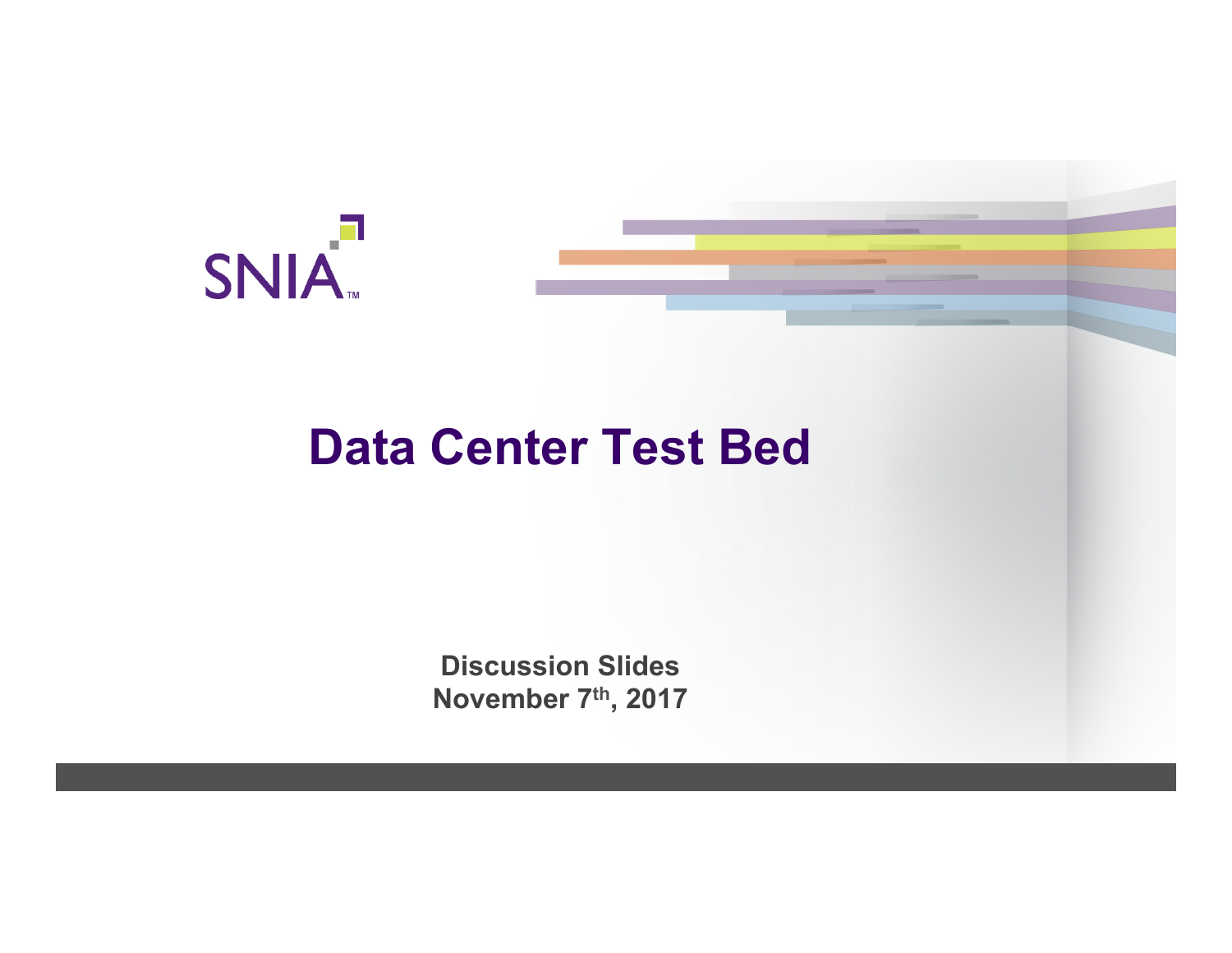### **Issue**



- ◆ New features in storage devices which are targeted to meet Hyperscaler requirements need new code
	- Both in the drive as well as the host
- The specification of these features may be immature and subject to different interpretations
	- Certification tests take time to develop and approve
- ◆ One on one testing between Drive vendor and Hyperscaler will not discover interoperability problems between drive vendors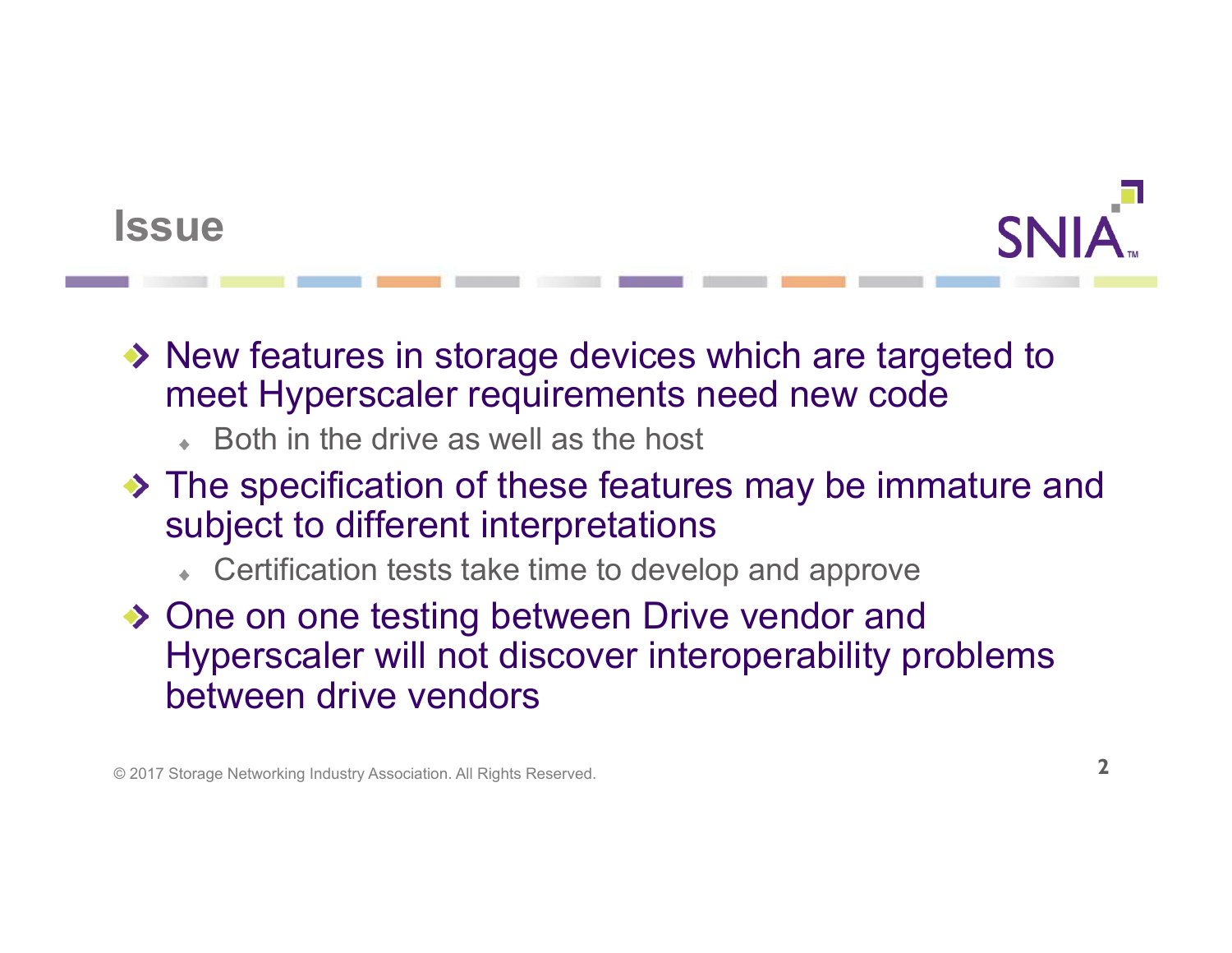



- ◆ SNIA Technology Center in Colorado Springs could be a location for a possible test bed for new standards features of interest to Hyperscalers
- ◆ Examples might include NVMe (IOD, KV), NVMe-oF (TCP), Persistent Memory over Fabrics.
- ◆ The SNIA facility is used for other plugfests but is under utilized at this time.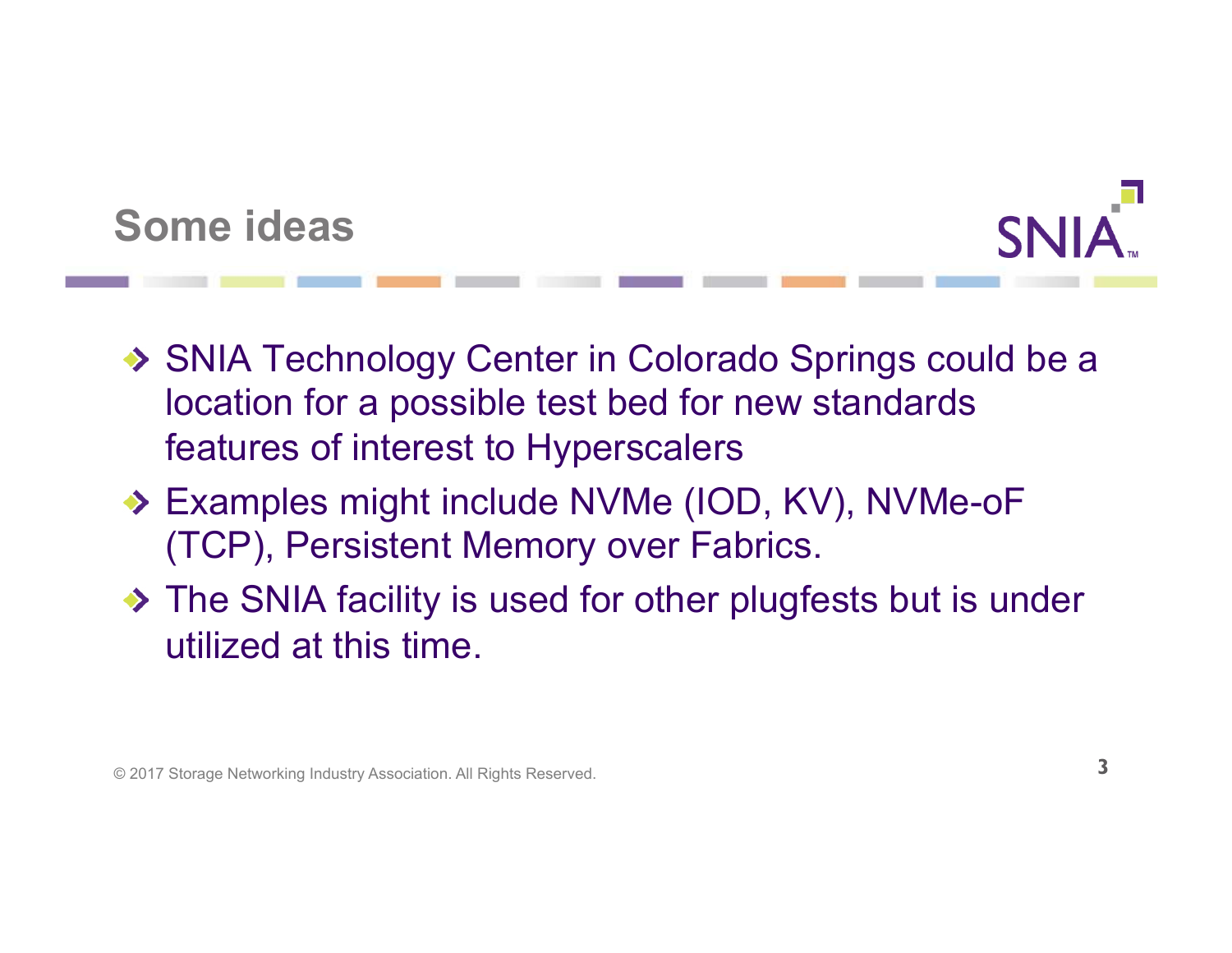## **Example Benefits**



#### ◆ Early testing on new features would help accelerate adoption.

- Hyperscalers can debug prototype code with early implementations
- Drive/Fabric vendors can debug firmware with real world Datacenter applications
- SNIA workload groups may be able to capture loads for performance characterization
- Testing/Certification organizations (UNH-IOL) can debug early test suites

© 2017 Storage Networking Industry Association. All Rights Reserved.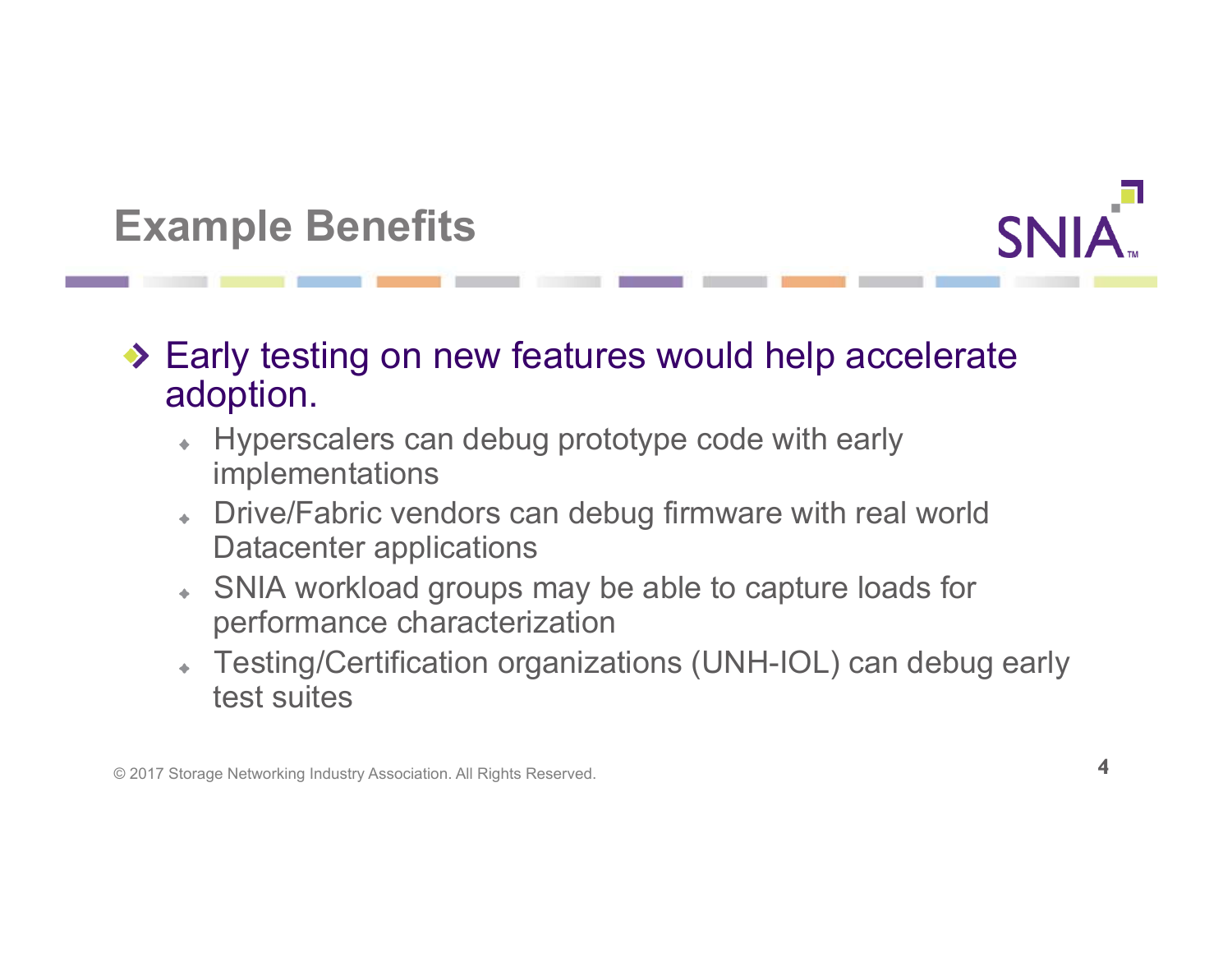## **SNIA Technology Center**



- Private entrance  $\rightarrow$
- Equipment to support storage networking  $\rightarrow$ training
- 1,500 sq. ft. of Interoperability test labs  $\rightarrow$
- Classrooms and meeting space  $\rightarrow$
- Industrial-grade tiered workbenches  $\rightarrow$
- Integrated network and fibre infrastructure  $\rightarrow$
- Teleconferencing and other meeting support  $\rightarrow$ (remote demonstrations of storage technologies)
- Secure remote access to testing labs and  $\rightarrow$ other hosted equipment
- Pre-stage and remote deployment of storage  $\rightarrow$ networking equipment for demonstrations and hands-on training opportunities



SNIA.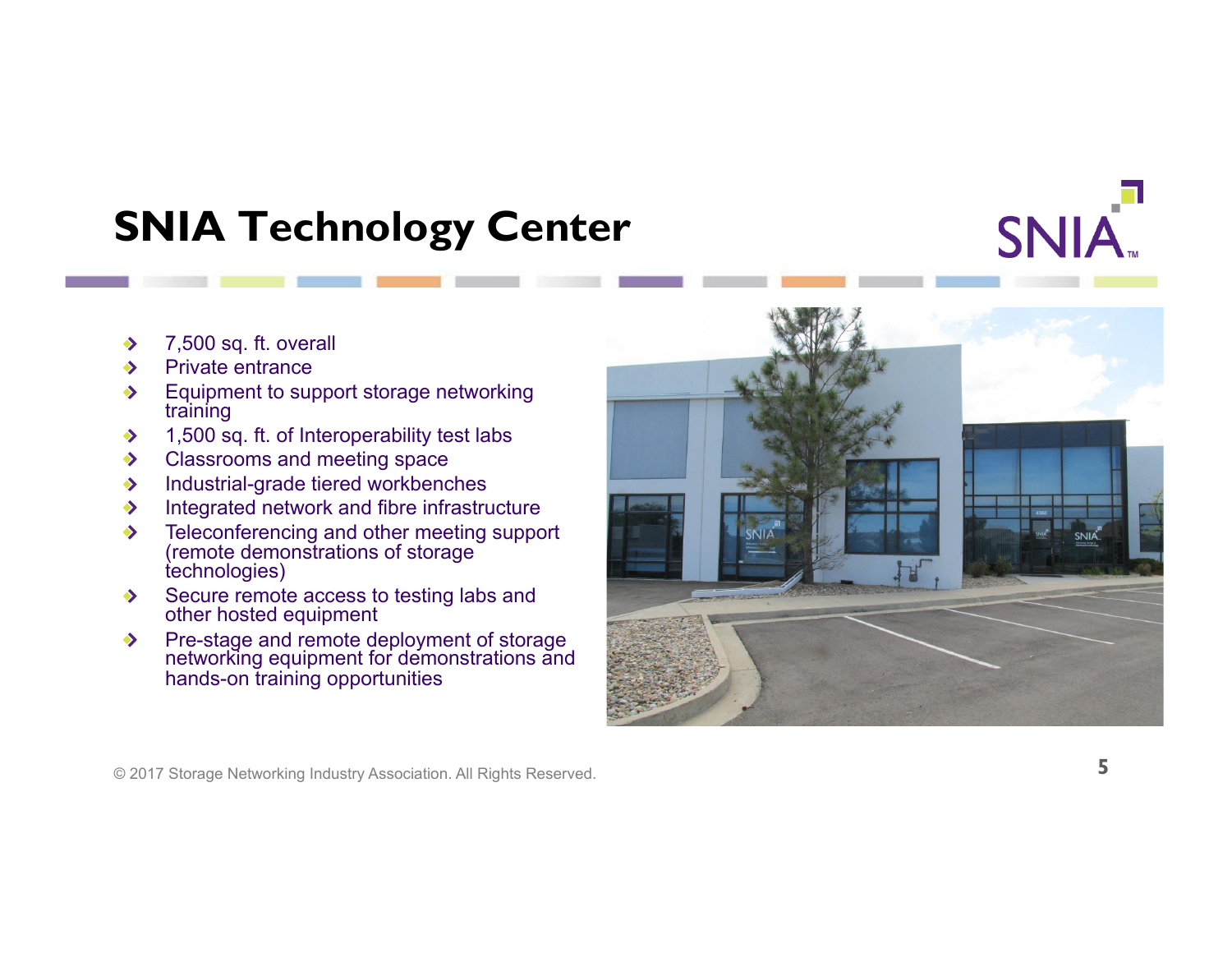### **Fees, Building Layout**

| <b>Service Name</b>        | <b>Description</b>                                        | <b>Pricing</b> |
|----------------------------|-----------------------------------------------------------|----------------|
|                            |                                                           |                |
| 1U rackspace               | 1U rackspace, 3 Amps power, one 10/100 Mb drop,           | \$150/month    |
|                            | network drop 100GB of transfer, 1 external IP address     | \$100 setup*   |
| <b>% Cabinet</b>           | 10U rackspace, 5 Amps power, one 10/100 Mb drop,          | \$300/month    |
| (2 to 10U)                 | 125GB of transfer, up to 2 external IP addresses          | $$100$ setup*  |
| 1/ <sub>2</sub> Cabinet    | 20U rackspace, 10 Amps power, one 10/100 Mb drop,         | \$450/month    |
| (11 to 20U)                | 150GB of transfer, up to 4 external IP addresses          | $$200$ setup*  |
| <b>Full Cabinet</b>        | 42U rackspace, 20 Amps power, one 10/100 Mb drop,         | \$700/month    |
| (21 to 42U)                | 175GB of transfer, up to 8 external IP addresses          | \$200 setup*   |
| <b>Additional Power</b>    | Additional 20 Amps circuit. Setup fee will apply for 3 or | \$200/month    |
|                            | more circuits per cabinet.                                |                |
| <b>Additional Drop</b>     | Additional 10/100 Mb drop, network drop to your cabinet.  | \$50/month     |
|                            | No additional bandwidth included.                         | \$50 setup*    |
| <b>Additional 20GB of</b>  | Contracted price                                          | \$40/month     |
| <b>Traffic</b>             |                                                           |                |
| <b>Additional 50GB of</b>  | <b>Contracted Price</b>                                   | \$80/month     |
| <b>Traffic</b>             |                                                           |                |
| <b>VPN</b> access          | Single VPN access account to customer equipment.          | \$50/month     |
|                            |                                                           | \$50 setup*    |
| <b>Additional external</b> | Up to 4 additional external IP addresses                  | \$15 / month   |
| <b>IP address</b>          |                                                           | $$50$ setup*   |